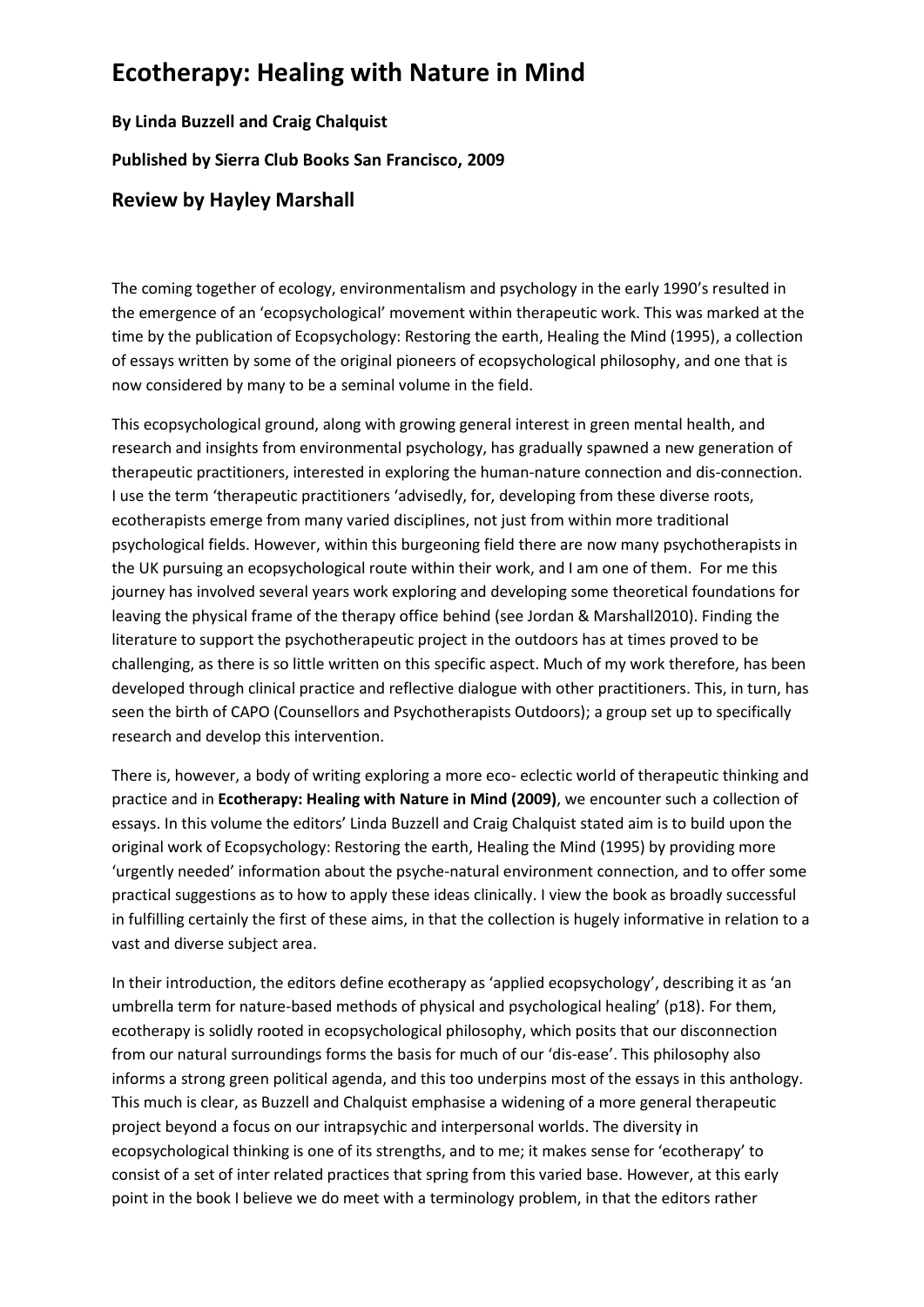perfunctorily name ecotherapy as a new form of psychotherapy. They seem to conflate the terms psychotherapy and ecotherapy, despite some distinctions being made later in the book. The result is a lack of clarity about what some nature- based therapies actually are, and in my experience, this certainly parallels a clinical and theoretical confusion occurring out in the field. Ecotherapeutic ideas can certainly inform psychotherapeutic thinking. However, this does not automatically make all of the practices explored in some of the ensuing essays psychotherapy, and I think it important to hold the distinction, however lightly. But more on that later.

Returning to the general banner of 'ecotherapy', the profusion of ecological ideas and healing practice explored in the book does offer an immersion in a truly rich and thought provoking world. There is something for everyone here as we encounter contributions from such diverse sources as shamanic healing practices, environmental activism, Jungian, Gestalt, systemic, and positive psychologies (sadly no TA!), deep ecology, equine and horticultural therapy, agrotherapy, somatic psychology and dream work. This is therefore, a wild and wonderful terrain, populated by the otherthan-human involved with multifarious practitioners. We find essays ranging from those working therapeutically with animals; such as G. A Bradshaw (who I discover has worked with Allan Schore on how trauma is experienced by elephants (2006)), in her piece discussing Trans-species Psychology; to evolutionary psychologist Meredith Sabini exploring eco-dream work and our shared connection to the planet via collective 'big dreams'.

Highlights for me are pieces from some established, well respected writers within the field, such as author/activist Bill McKibben writing about the 'deep economy' and associated problems of hyperindividualism within western culture; and a tightly argued piece by Andy Fisher on the 'radical praxis' (radical meaning 'going to the roots') needed in linking environment, therapy, and social theory. Alongside these I felt my internal sceptic ruffled and challenged by some of the shamanic ritualistic ideas explored by Ralph Metzner, and found myself exhilarated and delighted by Robert Greenway's description of wilderness therapy, an aspect of outdoor work very dear to my heart.

The extensive range of material is loosely organised under headings embracing significant ecopsychological themes including 'The Greening of Psychotherapy', 'Community as Ecotherapy' and 'Ecospirituality and Ecotherapy'. This structure certainly makes the book eminently accessible as a resource to be dipped into rather than a tome to be read from cover to cover, with the Bibliography of Ecotherapy Research providing invaluable signposting for follow up reading.

Whilst reading this book I experienced a tension I have already encountered in my outdoor clinical work. This centres on the therapeutic potential of incorporating the wider world in psychotherapeutic work; whilst at the same time holding a struggle for theoretical and methodological understanding. Here is an important creative edge, potentially throwing up in the air the urgent question of what psychotherapy needs to look like in the future. Indeed, many of the essays in the book do explicitly issue such a challenge, referring in various ways to 'mainstream psychology's implicit severance of the personal from the ecological and the political' (p219). But this is where I feel the book falls short, as there seems to me to be no convincing, sophisticated attempt to respond to this call by any of the psychotherapeutic authors involved. I essentially missed a more detailed depth psychotherapeutic exploration of our relating with the natural world here, and how it could be important clinically. I can find no clear integrated therapeutic model incorporating nature mentioned. In many of the clinical essays 'nature' still appears to be a bolt-on to an existing paradigm, which at times feels to me like a slightly awkward marriage of communing with nature and some existing psychological theories. I personally found this frustrating, and I suspect many other depth psychotherapists may well find this volume to be a little unsatisfying in this regard.